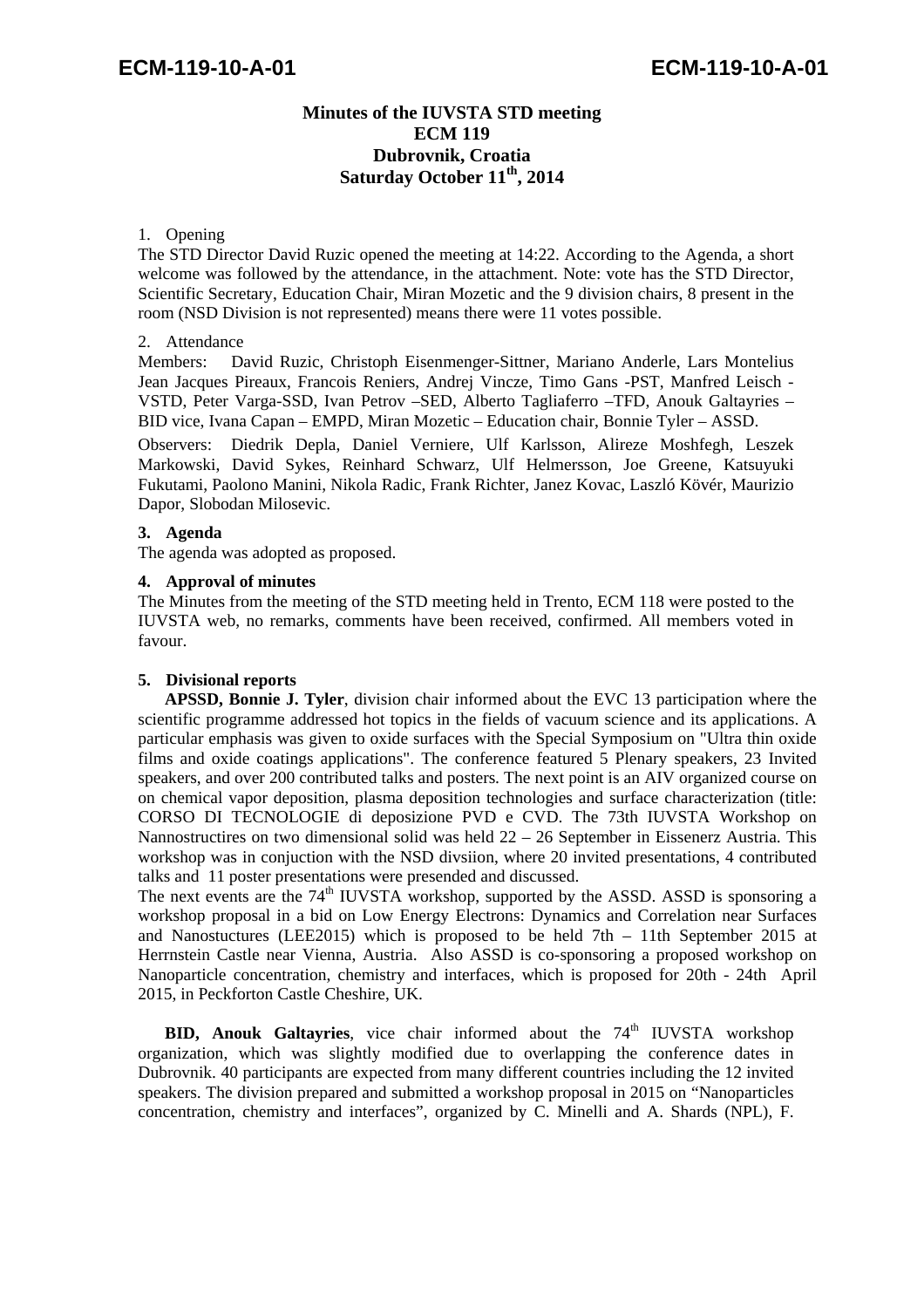## **ECM-119-10-A-01 ECM-119-10-A-01**

Hook (Chalmers) and D. Baer (PNL), G. Ceccone (BI, JRC) and to be held at Peckforton Castle (UK) from  $20^{th}$  till  $24^{th}$  April 2015.

**EMPD, Ivana Capan**, division chair, overview of the division activities, ECV13 participation in Aveiro, Portugal. Also prepared and submitted a proposal for workshop on "Sheath Phenomena in Plasma Processing of Advanced Materials,, (Timo Gans). The division is active in the organization of IX International Workshop on Semiconductor Surface Passivation in Poland (to be presented by Jacek Szuber in Graz-ECM120)

**NSD, on behalf of Christian Teichert**, the scientific secretary informed the STD from the submitted division report. The 73th IUVSTA workshop was held in Eisenerz, Austria. Short report about the ICN+T conference held in Vail, Colorado, US with regard to the invited speakers distribution from all the world was given. The upcoming ICN+T will be held in Brno, Czech Republic in 2018, and also the future of the ICN+T meeting were discussed. The next ICN+T will be held in conjunction with the IVC 20 in Korea. The program chair prof. Young Kuk invited the NSD to nominate 4-6 members for the IVC-20 Program Committee. The officers of NSD agreed to serve in the committee and we asked among the NSD national representatives Nancy, Burnham, U.S.A., Hideaki Kasai, Japan, and Antonin Fejfar, Czech Republic to join the committee.

**PSTD, Timo Gans**, division chair, informed about a participation in a XXII Europhysics Conference on Atomic and Molecular Physics of Ionized gases in July 2014 in Greifswald, Germany. The division sees a lot of potential cross-divisional activities. As a result a proposal for a workshop with the EMPD was submitted with a title "Sheath Phenomena in Plasma Processing of Advanced Materials" in Slovenia.

**SED, Ivan Petrov**, division chair, introduced the members of the division, informed about the 72th IUVSTA workshop on Plasma assisted vapour deposition of oxide thin films and coatings held in Austria in April 2014. Also report was given from the  $12<sup>th</sup>$  IUVSTA School in San Servolo, Italy. Ivan Petrov informed about a workshop proposal for 2015.

**SSD, Peter Varga**, division chair, summarized the activities about ECOSS conference collaboration, proposed workshops by L. Segovia.

**TFD, Alberto Tagliaferro**, division chair summarized the activities in the ICTF, The next ICTF wil be in Mumbai, India in 2017.

**VSTD, Manfred Leisch,** division vice chair, introduced the division activities, submitted proposals for workshops, IVC 20 issues, EVC in 2016 wil be held in conjunction with JVC in Slovenia, Portoroz. Also discussed a Planned Future Workshops, where a proposal was submitted by Joe Herbert, "Functional Surface Coatings and Treatment of UHV/XHV Applications" for 28th September - 1st October 2015 for an endorsement. This was endorsed. The workshop proposal from the ECM118, submitted by I. Arakawa for 2016 before the IVC 20 will be discussed in the next section of the meeting.

**6. Workshops proposed for the ECM 119**, discussion and approval about the proposed WS

|              |         |                      |            | Supp.<br><b>IUVSTA</b> |                            |
|--------------|---------|----------------------|------------|------------------------|----------------------------|
| Submitted by | Country | <b>Place/country</b> | Date       | div.                   | Title                      |
|              |         |                      |            |                        | Perspectives on surface    |
|              |         | Santa Margherita     | October    | SSD,                   | plasmons and plasmonics in |
| M. Rocca     | Italy   | Ligure/Italy         | 26-30/2014 | ASSD                   | low-dimensional            |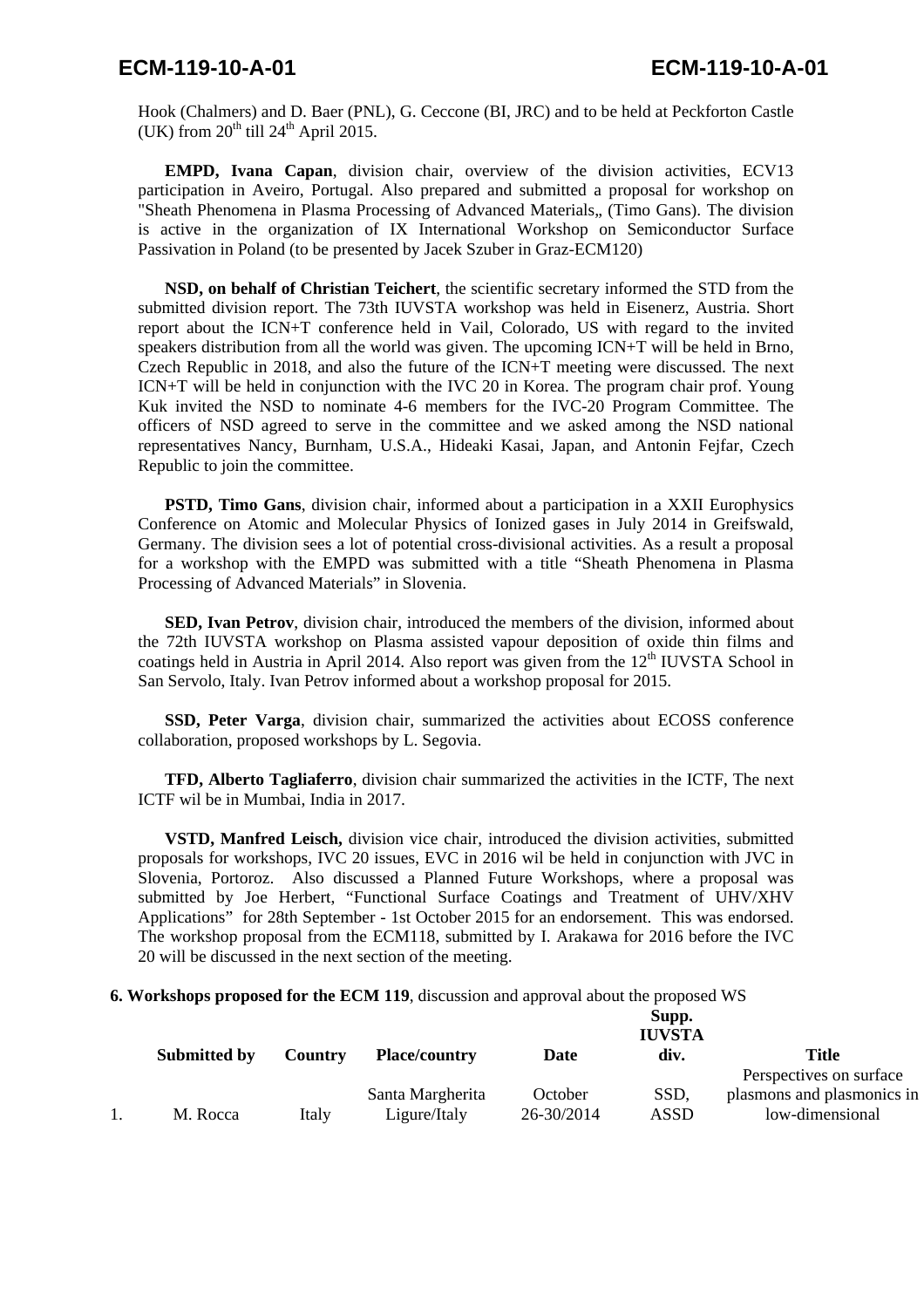nanostructures

|    |                  |          | Cerklje na<br>Gorenjskem/ | $19th - 23rd$  | PST,         | Sheath Phenomena in<br>Plasma Processing of |
|----|------------------|----------|---------------------------|----------------|--------------|---------------------------------------------|
| 2. | T. Gans          | Slovenia | Slovenia                  | January 2015   | <b>EMPD</b>  | <b>Advanced Materials</b>                   |
|    |                  |          |                           |                | SSD,         | Carbon based materials char,                |
| 3. | M. Dapor         | Italy    | Trento/Povo/Italy         | June 2015      | <b>ASSD</b>  | experiment and simulation                   |
|    |                  |          |                           |                | ASSD,        |                                             |
|    |                  |          |                           |                | TFD, SSD,    | Oxide nanostructures on                     |
| 4. | J. L. de Segovia | Spain    | Avila/Spain               | July 6-10/2015 | <b>APSSD</b> | metal surfaces                              |
|    |                  |          |                           |                |              | Low Energy Electrons:                       |
|    |                  |          |                           |                |              | Dynamics and Correlation                    |
|    |                  |          |                           | $7th - 11th$   |              | near Surfaces and                           |
| 5. | W. Werner        | Austria  | Herrnstein/Austria        | September 2015 | <b>ASSD</b>  | <b>Nanostuctures</b>                        |
|    |                  |          |                           |                |              | Surface processes, gas                      |
|    |                  |          |                           | Aug 15-20/2016 |              | dynamic and vacuum                          |
|    |                  |          |                           | or Aug 28-Sept |              | technology of cryogenic                     |
| 6. | I. Arakawa       | Japan    | Fuefuki/Japan             | 3/2016         | <b>VST</b>   | vacuum systems                              |

All workshops were presented and commented/discussed by the audience. The Workshops were presented in the order described above by in this order: **P. Varga, T. Gans, M. Dapor. A. Tagliaferro, L. Kövér and K. Fukutami.** Also brief information was given about the workshop proposal by B. Tyler, but not considered for voting, because this proposal along with one more (I. Petrov SED) were submitted late.

The Scientific Director organized a secret ballot voting. The voting procedure is: max 11 votes, 8 division chairs are present, Education chair, STD director and Sci. Secretary The voting result:

| Workshop | Yes | N <sub>0</sub> | <b>Abstention</b> |
|----------|-----|----------------|-------------------|
| number   |     |                |                   |
|          |     |                |                   |
| ۷.       | 11  |                |                   |
| 3.       |     | U              |                   |
| т.       |     |                |                   |
| 5.       |     |                |                   |
| o.       |     |                |                   |

According the results the STD will propose workshops #2, #4, and #6 to the ECM 119 for final approval as the IUVSTA Workshops. No 75, 76 and 77.

The 75th IUVSTA workshop is proposed to be the workshop in Cerklje na Gorenjskem/Slovenia in January 19-23, 2015 proposed by T. Gans with the title Sheath Phenomena in Plasma Processing of Advanced Materials.

The 76th IUVSTA workshop is proposed to be the workshop in Avila/Spain in July 6-10, 2015 proposed by J. L Segovia with the title Oxide nanostructures on metal surfaces.